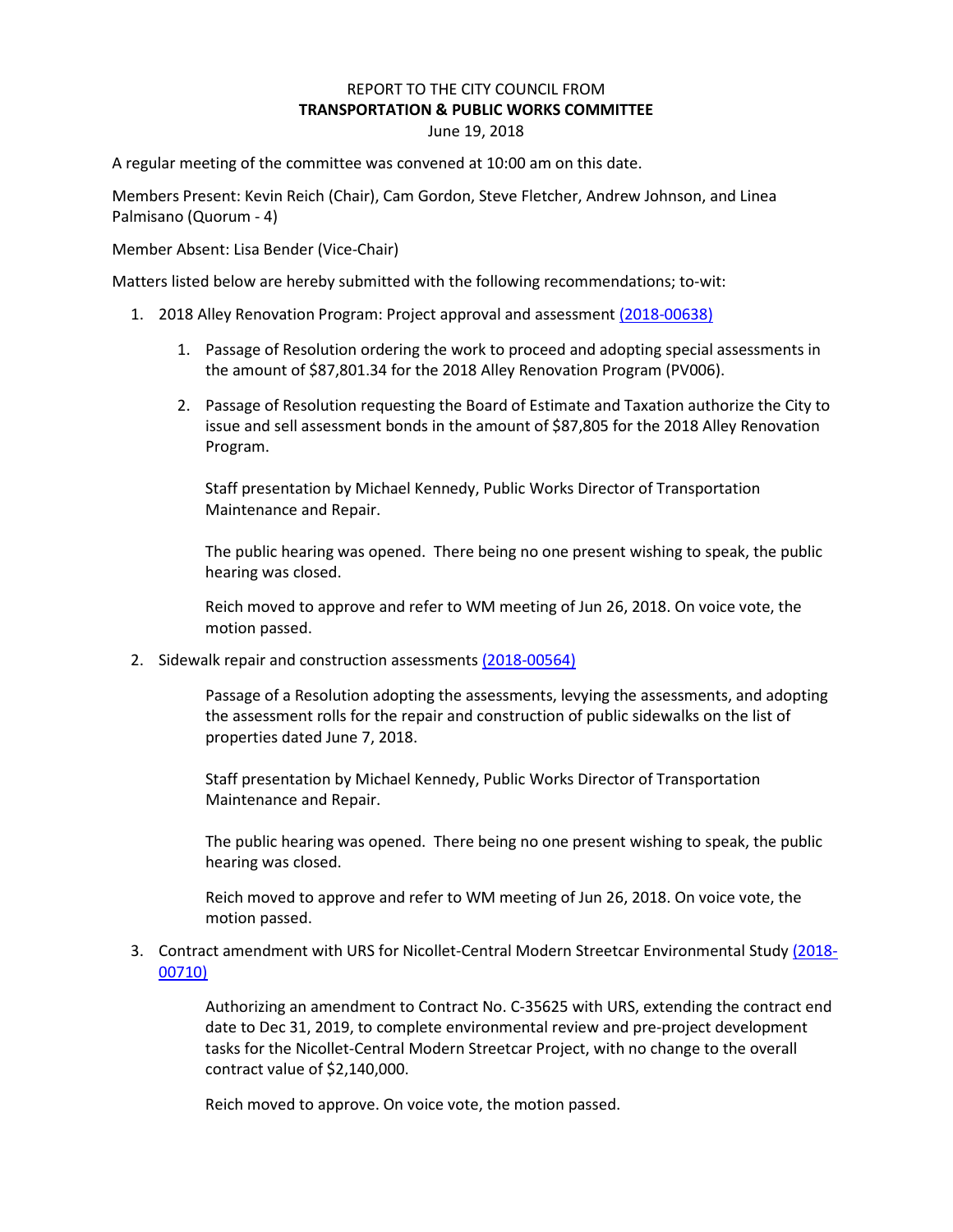4. Contract amendment with Rice Lake Construction Group for Fridley Filter Plant Rehabilitation Project [\(2018-00711\)](https://lims.minneapolismn.gov/File/2018-00711)

> Authorizing an increase to Contract No. C-41292 with Rice Lake Construction Group, in the amount of \$4,803,773, for a total amount not to exceed \$46,432,273, and extending the contract through July 31, 2021, for unforeseen underground conditions and project clarifications related to the Fridley Filter Plant Rehabilitation Project.

Reich moved to approve and refer to WM meeting of Jun 26, 2018. On voice vote, the motion passed.

5. Contract with Short Elliot Hendrickson, Inc. for Sanitary and Storm Manhole Inspection Project [\(2018-00712\)](https://lims.minneapolismn.gov/File/2018-00712)

> Authorizing a contract with Short Elliot Hendrickson, Inc., in the amount of \$964,070, to complete the Sanitary and Storm Manhole Inspection Project.

Reich moved to approve and refer to WM meeting of Jun 26, 2018. On voice vote, the motion passed.

- 6. Mississippi Watershed Management Organization (MWMO) grant for Old Bassett Creek Tunnel clean-out [\(2018-00713\)](https://lims.minneapolismn.gov/File/2018-00713)
	- 1. Accepting a grant from the Mississippi Watershed Management Organization (MWMO), in an amount up to \$187,000, for the removal of sediment and debris from a segment of the Old Bassett Creek Tunnel.
	- 2. Authorizing an agreement with the Mississippi Watershed Management Organization (MWMO) for the grant.
	- 3. Passage of Resolution approving appropriation of funds to the Public Works Surface Water and Sewers Division.

Reich moved to approve and refer to WM meeting of Jun 26, 2018. On voice vote, the motion passed.

7. Subordinate Funding Agreement (SFA) No. 3 with Metropolitan Council for the Green Line Extension [\(2018-00706\)](https://lims.minneapolismn.gov/File/2018-00706)

> Authorizing an agreement with the Metropolitan Council for Subordinate Funding Agreement (SFA) No. 3, to reimburse the City a not-to-exceed amount of \$169,891.34, for construction costs incurred by the Public Works Traffic and Parking Services Division related to City of Minneapolis traffic signal infrastructure impacted by the Green Line Extension.

Reich moved to approve and refer to WM meeting of Jun 26, 2018. On voice vote, the motion passed.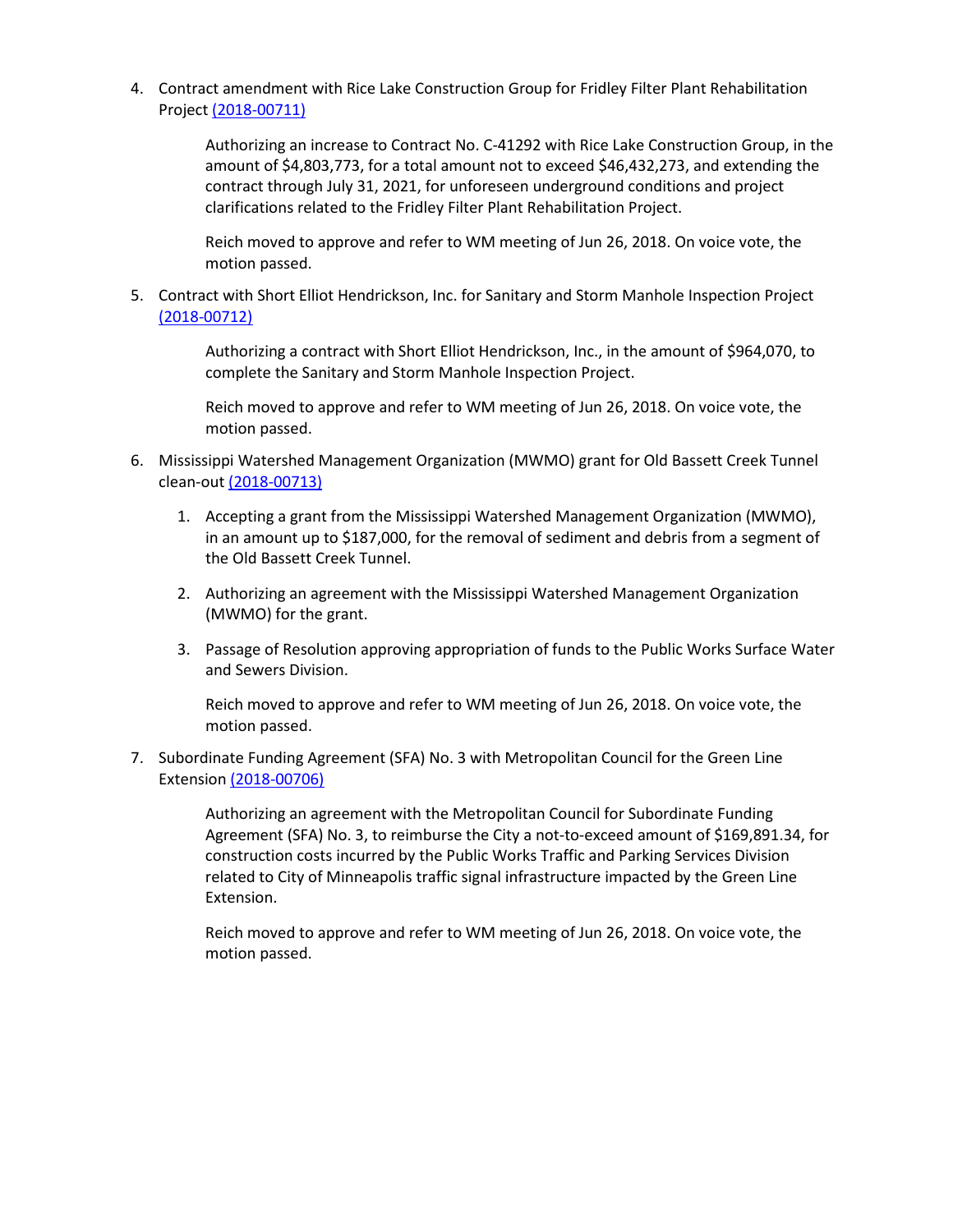8. Subordinate Funding Agreement (SFA) No. 4 with Metropolitan Council for the Green Line Extension [\(2018-00707\)](https://lims.minneapolismn.gov/File/2018-00707)

> Authorizing an agreement with the Metropolitan Council for Subordinate Funding Agreement (SFA) No. 4, to reimburse the City a not-to-exceed amount of \$139,857.73, for construction costs incurred by the Public Works Water Treatment and Distribution Services Division related to City of Minneapolis watermain infrastructure impacted by the Green Line Extension.

Reich moved to approve and refer to WM meeting of Jun 26, 2018. On voice vote, the motion passed.

9. Cooperative agreement with the University of Minnesota for 8th St SE roadway design [\(2018-](https://lims.minneapolismn.gov/File/2018-00735) [00735\)](https://lims.minneapolismn.gov/File/2018-00735)

> Authorizing a cooperative agreement with the University of Minnesota whereby the University will reimburse the City for design costs not to exceed \$133,000 related to the reconstruction of 8th St SE.

Reich moved to approve and refer to WM meeting of Jun 26, 2018. On voice vote, the motion passed.

10. Memorandum of Understanding with the Minnesota Pollution Control Agency to reduce particulate matter in the Lowry Bridge are[a \(2018-00714\)](https://lims.minneapolismn.gov/File/2018-00714)

> Authorizing a Memorandum of Understanding (MOU) with the Minnesota Pollution Control Agency (MPCA) to work toward reducing particulate emission levels in the Lowry Bridge area.

Reich moved to approve. On voice vote, the motion passed.

11. Affirmation of Right-of-Way Vacation Resolution 81R-47[1 \(2018-00736\)](https://lims.minneapolismn.gov/File/2018-00736)

Passage of resolution affirming that the City of Minneapolis has not reserved utility easements over that part of 4th Ave S and Park Ave S described in Resolution 81R-471 passed by the Minneapolis City Council on Nov 13, 1981.

Reich moved to approve. On voice vote, the motion passed.

12. Temporary easement acquisition for the Upton/Vincent/51st Ave N Sanitary Reconstruction Project [\(2018-00731\)](https://lims.minneapolismn.gov/File/2018-00731)

> Authorizing execution of easements with the property owners of 5044, 5045, 5048, 5049, 5053, 5056, and 5057 Upton Ave N, acquiring Temporary (Construction) Easements for the Upton/Vincent/51st Ave N Sanitary Reconstruction Project.

Reich moved to approve and refer to WM meeting of Jun 26, 2018. On voice vote, the motion passed.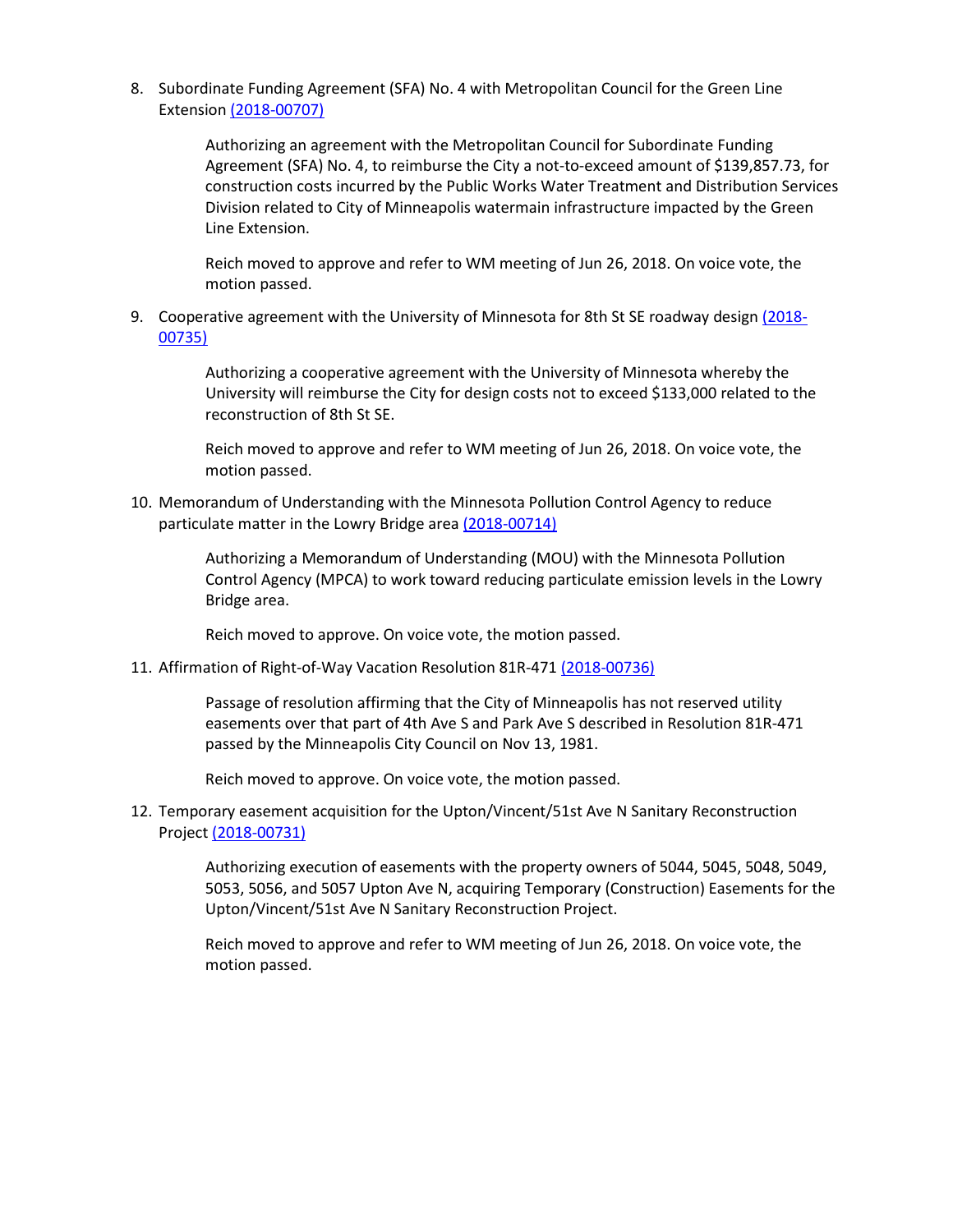- 13. Pedestrian Advisory Committee (PAC) appointments [\(2018-00708\)](https://lims.minneapolismn.gov/File/2018-00708)
	- 1. Approving the following Council appointments for two-year terms, beginning July 1, 2018, and ending June 30, 2020: Abigail Johnson, Seat 10, Ward 10; and Paul St. Martin, Seat 13, Ward 3.
	- 2. Approving the following Council reappointments for two-year terms beginning July 1, 2018, and ending June 30, 2020: Neal Baxter, Seat 8, Ward 8; Christian Huelsman, Seat 11, Ward 2; Donna Hemp, Seat 12, Ward 4; Christopher Hoffer, Seat 14, Ward 7; and Barbara Olson, Seat 15, Ward 12.

Reich moved to approve. On voice vote, the motion passed.

## 14. Gift acceptance from Rails-to-Trails Conservancy for travel-related expense[s \(2018-00734\)](https://lims.minneapolismn.gov/File/2018-00734)

Passage of Resolution accepting a stipend for travel-related expenses for Public Works Director, Robin Hutcheson, to speak at the TrailNation Summit in Milwaukee, June 5-7, 2018.

Reich moved to approve and refer to WM meeting of Jun 26, 2018. On voice vote, the motion passed.

15. X Games 2018 Large Block Event Permit: July 19 to July 22, 2018 [\(2018-00739\)](https://lims.minneapolismn.gov/File/2018-00739)

Approving application of X Games Minneapolis 2018 for a permit for a large block event to be set up and held from July 19, 2018, to July 22, 2018, to operate outside the hours permitted under Title 17, Section 455.35(c)(1) of Minneapolis Code of Ordinances.

Reich moved to approve. On voice vote, the motion passed.

16. Bid for Pump Station No. 6 Boiler Project [\(2018-00698\)](https://lims.minneapolismn.gov/File/2018-00698)

Accepting the low bid of Northern Air Corporation, doing business as NAC Mechanical and Electrical Services, submitted on Official Publication No. 8575 in the amount of \$234,000, to provide all materials, labor, equipment, and incidentals for the Pump Station No. 6 Boiler Project for the Minneapolis Public Works Department, and authorizing a contract for the project, all in accordance with City specifications.

Reich moved to approve and refer to WM meeting of Jun 26, 2018. On voice vote, the motion passed.

## 17. Bid for Fridley Water Plant Clean Water Basin Rehabilitation Project [\(2018-00701\)](https://lims.minneapolismn.gov/File/2018-00701)

Accepting the low bid of PCI Roads, LLC, submitted on Official Publication No. 8585, in the amount of \$214,190, to provide all materials, labor, equipment, and incidentals for the Fridley Filter Plant Clean Water Basin Rehabilitation Project for the Minneapolis Public Works Department, and authorizing a contract for the project, all in accordance with City specifications.

Reich moved to approve and refer to WM meeting of Jun 26, 2018. On voice vote, the motion passed.